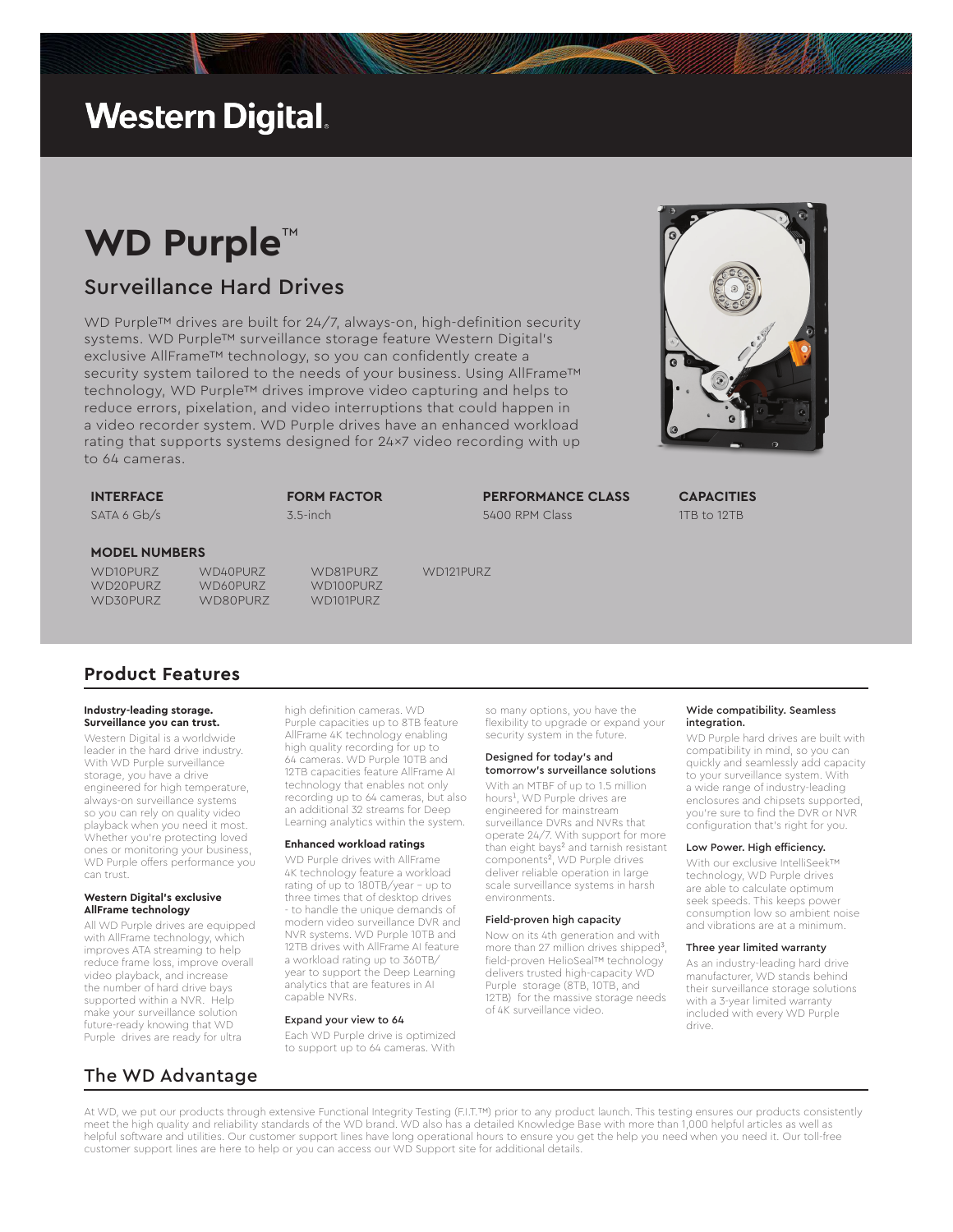# Western Digital.

# WD Purple<sup>™</sup>

| Specifications <sup>5</sup>                                                                    | 12TB                      | <b>10TB</b>               | <b>10TB</b>               | 8TB                       | 8TB                       |
|------------------------------------------------------------------------------------------------|---------------------------|---------------------------|---------------------------|---------------------------|---------------------------|
| Model number <sup>4</sup>                                                                      | WD121PURZ                 | WD101PURZ                 | WD100PURZ                 | WD81PURZ                  | WD80PURZ                  |
| Formatted capacity <sup>5</sup>                                                                | 12TB                      | 10TB                      | 10TB                      | 8TB                       | 8TB                       |
| Form factor                                                                                    | 3.5-inch                  | 3.5-inch                  | 3.5-inch                  | 3.5-inch                  | 3.5-inch                  |
| Advanced Format (AF)                                                                           | Yes                       | Yes                       | Yes                       | Yes                       | Yes                       |
| RoHS compliant <sup>6</sup>                                                                    | Yes                       | Yes                       | Yes                       | Yes                       | Yes                       |
| <b>Product Features</b>                                                                        |                           |                           |                           |                           |                           |
| Cameras supported                                                                              | Up to 64                  | Up to 64                  | Up to 64                  | Up to 64                  | Up to 64                  |
| Drive Bays Supported                                                                           | $16+$                     | $16+$                     | $8+$                      | $8+$                      | $8+$                      |
| Al Streams                                                                                     | 32                        | 32                        |                           |                           |                           |
| Firmware Feature Name                                                                          | AllFrame Al               | AllFrame Al               | AllFrame 4K               | AllFrame 4K               | AllFrame 4K               |
| Tarnish resistant components                                                                   | Yes                       | Yes                       | Yes                       | Yes                       | Yes                       |
| Performance                                                                                    |                           |                           |                           |                           |                           |
| Interface transfer rate (max) <sup>5</sup><br>Buffer to host<br>Host to/from drive (sustained) | $6$ Gb/s<br>245 MB/s      | $6$ Gb/s<br>245 MB/s      | $6$ Gb/s<br>210 MB/s      | $6$ Gb/s<br>$213$ MB/s    | $6$ Gb/s<br>178 MB/s      |
| Cache (MB) <sup>5</sup>                                                                        | 256                       | 256                       | 256                       | 256                       | 128                       |
| Performance Class                                                                              | 7200 RPM Class            | 7200 RPM Class            | 5400 RPM Class            | 5400 RPM Class            | 5400 RPM Class            |
| Reliability/Data Integrity                                                                     |                           |                           |                           |                           |                           |
| Load/unload cycles <sup>7</sup>                                                                | 300,000                   | 300,000                   | 300,000                   | 300,000                   | 300,000                   |
| Annualized workload rating <sup>8</sup>                                                        | 360TB/yr                  | 360TB/yr                  | 180TB/yr                  | 180TB/yr                  | 180TB/yr                  |
| Non-recoverable read errors per bits read                                                      | $<$ 1 in 10 <sup>15</sup> | $<$ 1 in 10 <sup>15</sup> | $<$ 1 in 10 <sup>14</sup> | $<$ 1 in 10 <sup>14</sup> | $<$ 1 in 10 <sup>14</sup> |
| <b>MTBF</b>                                                                                    | 1,500,000                 | 1,500,000                 | 1,000,000                 | 1,000,000                 | 1,000,000                 |
| Limited warranty (years) <sup>9</sup>                                                          | 3                         | 3                         | 3                         | 3                         | 3                         |
| Power Management <sup>10</sup>                                                                 |                           |                           |                           |                           |                           |
| Average power requirements (W)<br>Read/Write<br>Idle<br>Standby and Sleep                      | 6.6<br>5.6<br>0.6         | $6.3$<br>$5.2$<br>0.5     | 6.2<br>5.0<br>0.5         | 9.0<br>8.12<br>0.8        | 6.4<br>5.7<br>0.7         |
| Environmental Specifications <sup>11</sup>                                                     |                           |                           |                           |                           |                           |
| Temperature (°C, on the base casting)<br>Operating <sup>12</sup><br>Non-operating              | 0 to 65<br>-40 to 70      | 0 to 65<br>-40 to 70      | 0 to 65<br>-40 to 70      | 0 to 65<br>-40 to 70      | 0 to 65<br>-40 to 70      |
| Shock (Gs)<br>Operating (2 ms, read/write)<br>Operating (2 ms, read)<br>Non-operating (2 ms)   | 30<br>65<br>250           | 30<br>65<br>250           | 30<br>65<br>250           | 30<br>65<br>250           | 30<br>65<br>250           |
| Acoustics (dBA) <sup>13</sup><br>Idle<br>Seek (average)                                        | 20<br>29                  | 20<br>29                  | 20<br>29                  | 27<br>29                  | 20<br>29                  |
| <b>Physical Dimensions</b>                                                                     |                           |                           |                           |                           |                           |
| Height (in./mm, max)                                                                           | 1.028/26.1                | 1.028/26.1                | 1.028/26.1                | 1.028/26.1                | 1.028/26.1                |
| Length (in./mm, max)                                                                           | 5.787/147                 | 5.787/147                 | 5.787/147                 | 5.787/147                 | 5.787/147                 |
| Width (in./mm, $\pm$ .01 in.)                                                                  | 4/101.6                   | 4/101.6                   | 4/101.6                   | 4/101.6                   | 4/101.6                   |
| Weight ( $\frac{1}{2}$ /kg, $\pm$ 10%)                                                         | 1.46/0.66                 | 1.43/0.65                 | 1.43/0.65                 | 1.58/0.715                | 1.43/0.65                 |

' Up to 1.5M MTBF for 10TB and 12TB capacities (up to 1.0M MTBF for lower capacities). MTBF specifications are based upon internal testing using a 40°C base casting temperature. MTBF is based on a sample population and is

<sup>s</sup> As of April 2018<br>\* Not all products may be available in all regions of the world.<br>\* Not all products may be available in all regions of the world.<br>\* As used for storage capacity, one gigabyte (GB) = one billion bytes a

7 Controlled unload at ambient condition.

® Workload Rate is defined as the amount of user data transferred to or from the hard drive. Workload Rate is annualized (TB transferred x (8760 / recorded power-on hours)). Workload Rate will vary depending on your hardwa

® Power measurements at room-ambient temperature.<br>® No non-recoverable errors during operating tests or after non-operating tests.<br>® Oo the base casting.<br>® Sound power level.